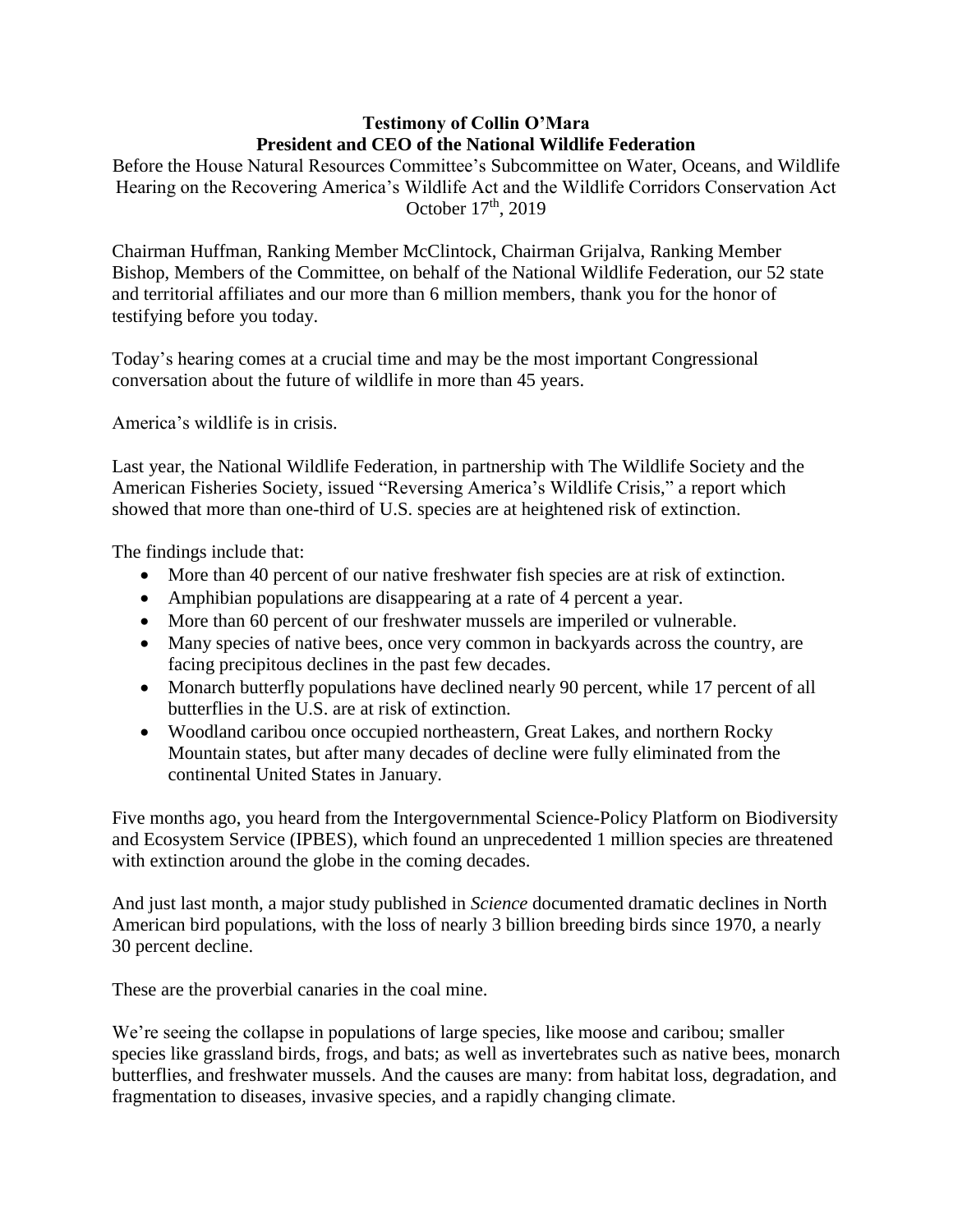We're in the midst of a sixth extinction. It affects all sizes and types of species, in all corners of the U.S.

But there's a silver lining: We can fix this.

The U.S. has led the world in conserving species that we hunt and fish. The North American Model of Wildlife Conservation, which combines scientific management with a user-pay model and collaboration among state agencies, federal agencies, conservation partners, and landowners, has helped restore populations of deer, pronghorn, bighorn sheep, wild turkeys, and waterfowl.

In fact, the recent *Science* report on North American bird populations documented that contrary to overall trends, populations of waterfowl—ducks and geese—increased by more than 56 percent since 1970. This is a direct result of combining collaborative efforts with dedicated funding for wetland conservation through the Federal Aid in Wildlife Conservation Act of 1937 (Pittman-Robertson), Duck Stamps, and innovative programs that leverage millions of private dollars, like the North American Wetland Conservation Act and parts of the Farm Bill, with common-sense protections under the Clean Water Act and Migratory Bird Treaty Act.

We also have enjoyed incredible species successes through the Endangered Species Act, which has prevented more than 99 percent of listed species from going extinct. This includes the recovery of iconic species like the Bald Eagle, Yellowstone Grizzly, American Alligator, Brown Pelican, Peregrine Falcon, and Louisiana Black Bear. Today, more than 1,630 wildlife and plants are listed—and more than 460 species are petitioned for listing—and that's just the tip of the iceberg.

The good news is that we do a remarkable job saving wildlife when we put our mind to it.

The bad news is that we're only investing in a small number of the species in need and we are headed for an absolute train wreck, if we don't act now. Not only will we lose magnificent species that help make America, America, but we will irreparably harm our nearly \$900 billion outdoor economy, industries will face greater regulatory uncertainty and litigation risk, and taxpayers will face greater costs.

# A History of Success – With Reliable Funding

A century ago, America faced a wildlife crisis of a somewhat different nature. Extensive dam construction had disconnected aquatic species like shad and river herring from spawning grounds. Indiscriminate timber harvest and mining had harmed upland habitat and led to rampant erosion, destroying streams and heavily impacting many aquatic species. Many of our most iconic, well-known species were in serious trouble: elk, wood ducks, pronghorns, striped bass, wild turkey and many other species had become extremely rare, with some on the verge of extinction. The American response to these conditions formed the basis of the conservation movement of the 20th century, and led to the successful restoration of these and other game and fish populations.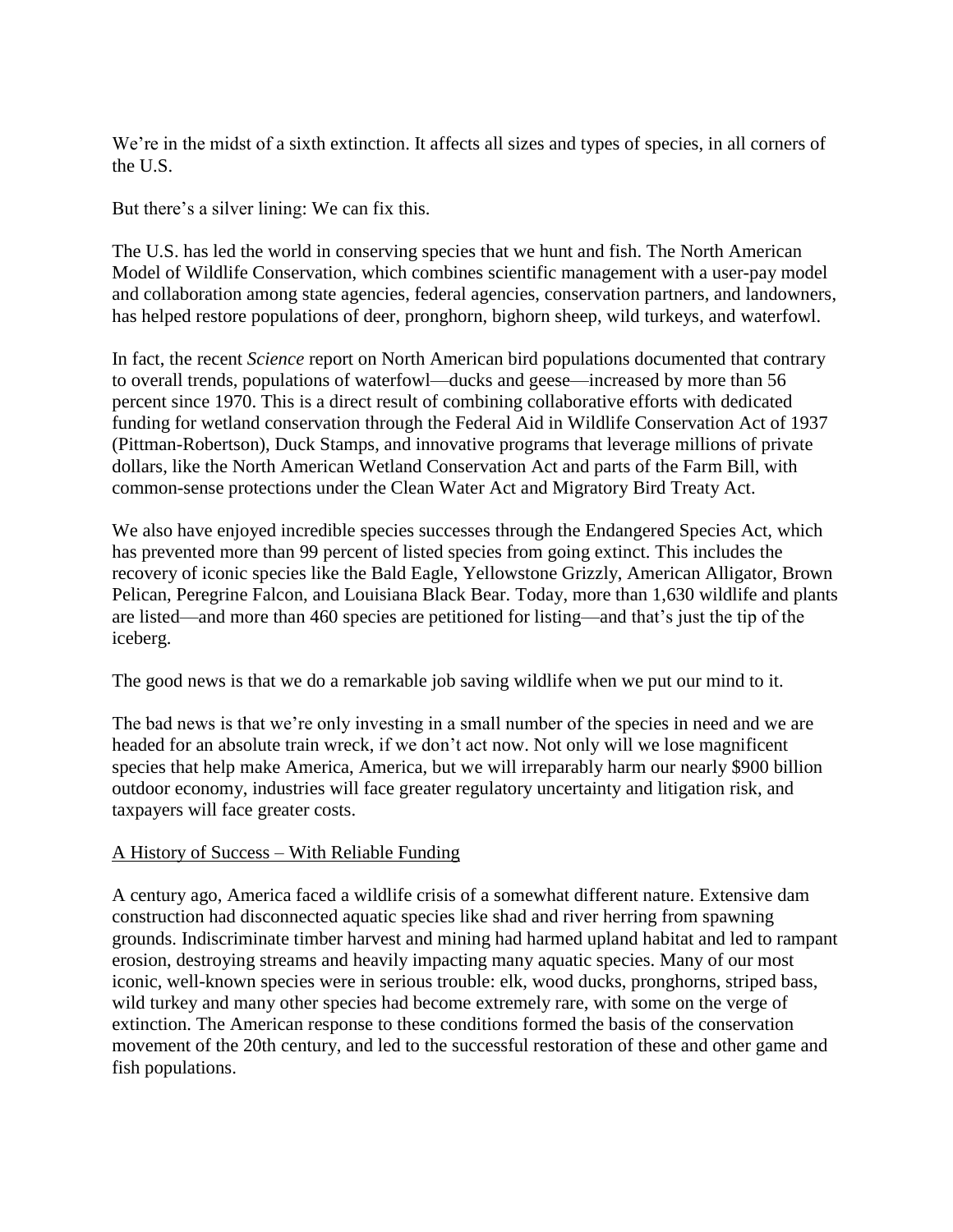Funding at the state level was initially provided from hunting and fishing licenses dedicated back into professional wildlife departments. The federal government began supplementing state license funds through the Pittman-Robertson Wildlife Restoration Act of 1937, which redirected the excise tax on firearms and ammunition into state fish and wildlife management, and later through the Dingell-Johnson Sportfish Restoration Act of 1950, which dedicated funds from fishing tackle to fish conservation. A key component of the success in recovering America's game species was the creation of these dedicated funding streams, but the third leg of the stool dedicated funding for the full diversity of wildlife—never materialized.

Similarly, species listed under the federal Endangered Species Act are more likely to be recovered with adequate funding. Unfortunately, Congress chronically underfunds the Endangered Species Act, including species recovery programs. This adds considerably to the already significant costs of recovering species once they become threatened and endangered – a conservation and financial crisis best avoided with funding to prevent species from declining to the point of endangerment in the first place.

# Reliable Funding Required, Particularly for Species of Greatest Conservation Need

In 2000, Congress created the Wildlife Conservation and Restoration Program (P.L. 106-553). This program was established as a subaccount of the Pittman-Robertson Fund, providing apportioned funding to state fish and wildlife agencies for implementing conservation programs targeted at species of greatest conservation need. However, unlike the primary Pittman-Robertson program, the Wildlife Conservation and Restoration Program (WCRP) was not set up with a dedicated source of funding. Congress provided one year of appropriations in Fiscal Year (FY) 2001, but the program has been unfunded since that time. In lieu of funding the WCRP, Congress has appropriated funds for State Wildlife Grants for the last 18 years. Appropriations have ranged from \$50 million to \$90 million appropriated over the period of FY 2001-2019, with an average of \$60 million dollars provided annually to all states and U.S. territories.

With the establishment of the Wildlife Conservation and Restoration Program, Congress mandated that state fish and wildlife agencies develop State Wildlife Action Plans as a way to conserve all of America's wildlife, and guide the way each state spends their programmatic dollars. These plans set clear priorities by identifying those species in greatest need of attention, the habitats on which they depend, and the conservation actions necessary to sustain and restore their populations. Development of these plans is led by the state wildlife agencies, but they are crafted in coordination with a wide array of public and private partners and intended to reflect a comprehensive and shared vision for wildlife conservation in the state.

However, under the existing user pay/user benefit model, the majority of wildlife species have no stable or consistent funding. Eighty percent of state fish and wildlife agency budgets come from hunters and anglers, and species that are hunted and fished understandably continue to receive the bulk of that funding—and even these revenue streams are unpredictable as the number of hunters continues to decline.

State wildlife agencies have embraced their role in maintaining all of the wildlife and fish in their state, but lack sufficient funding to fulfill this responsibility. Many states have secured some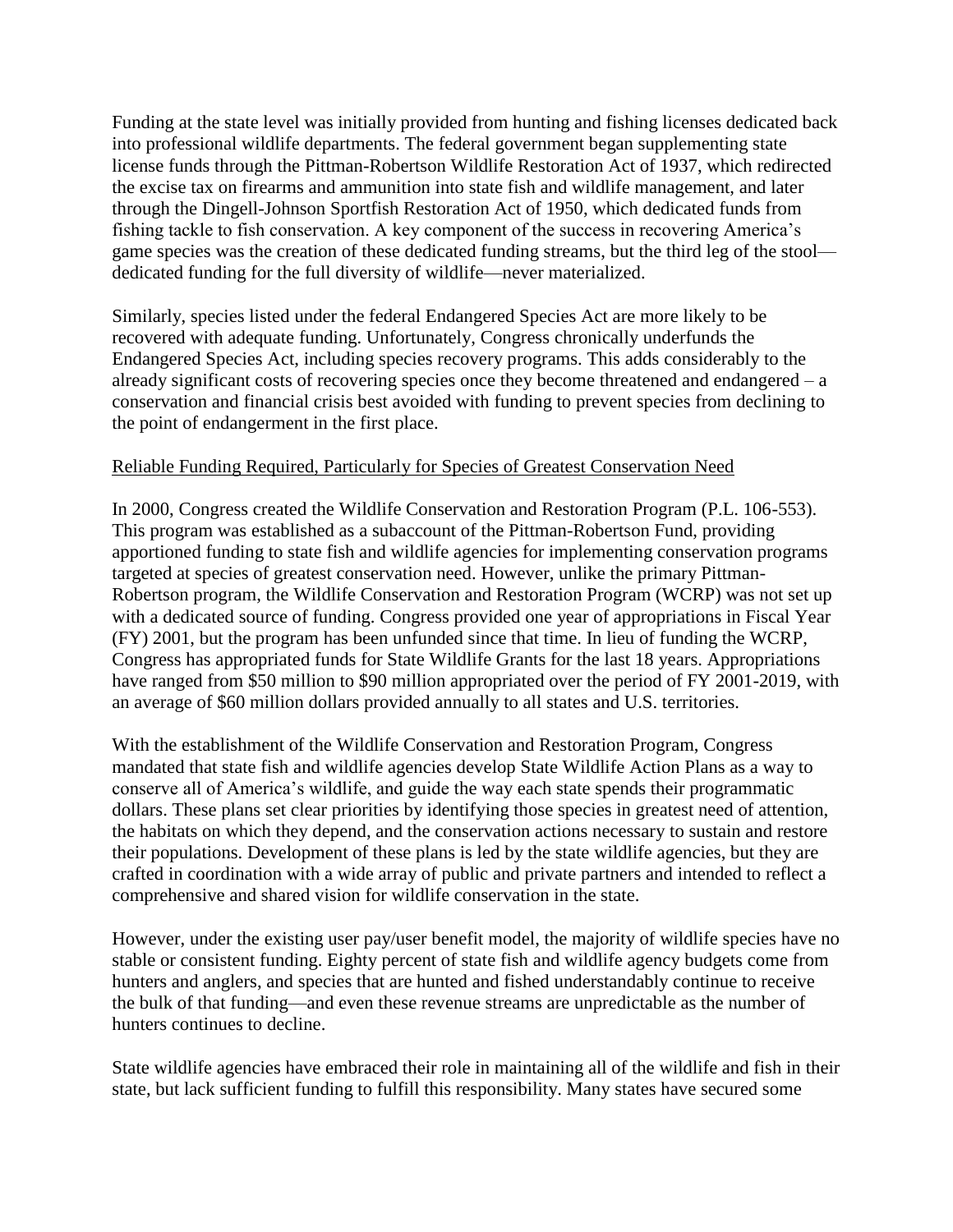additional funds through general appropriations or lottery funds, the dedication of sales taxes or real estate transfer taxes for conservation purposes, the creation of voluntary state tax check-off programs, or sales of specialty license plates. These creative solutions help, but fall short of the serious needs facing fish and wildlife.

## A Solution of the Magnitude of the Problem: The Recovering America's Wildlife Act

We face a choice: Do we maintain the status quo and watch the ongoing losses and try to prevent extinction primarily through regulation and litigation? Or do we choose a different path and catalyze unprecedented collaborative conservation to proactively restore ecosystems and recover species in every corner of the country?

The bipartisan Recovering America's Wildlife Act—sponsored by Representatives Dingell and Fortenberry and nearly 130 of their colleagues—proposes a visionary, collaborative solution that matches the magnitude of the monumental crisis wildlife face.

The premise of the bill is simple: An ounce of prevention is worth a pound of cure. We can save wildlife and save money in the long run through proactive collaboration, before species need more restrictive and expensive emergency room measures.

We know exactly what to do. Every state and territory is already mandated by Congress to develop a State Wildlife Action Plan that identifies clear strategies for recovering species of greatest conservation need. In developing these plans, State fish and wildlife agencies have identified more than 12,000 species in need of proactive conservation attention. But these plans have largely been an unfunded mandate with only \$60 million annually available for implementation nationwide.

The Recovering America's Wildlife Act is based in a broadly shared commitment to conservation. In 2014, the Association of Fish and Wildlife Agencies convened a "Blue Ribbon Panel on Sustaining America's Diverse Fish and Wildlife Resources" comprised of business and conservation leaders, of which I was honored to be part, to determine how to tackle the problems facing wildlife in the 21<sup>st</sup> century. The businesses involved all cited healthy fish and wildlife as essential to their bottom line. These leaders recognized the magnitude of the solution must match the magnitude of the problem and recommended the establishment of a federal fund dedicated to preventing wildlife from becoming endangered. The Recovering America's Wildlife Act is built upon the recommendations of that panel.

The bipartisan Recovering America's Wildlife Act invests \$1.3 billion in state-led wildlife conservation efforts and \$97.5 million in tribal wildlife conservation efforts to restore at-risk species populations, including listed species, by implementing the State Wildlife Action Plans. The bill is designed to leverage significant outside resources, while rewarding innovative solutions that are replicable and scalable.

This isn't just important for wildlife. When we save wildlife we save ourselves. We create healthier and more resilient communities. We create more jobs in the outdoor economy. We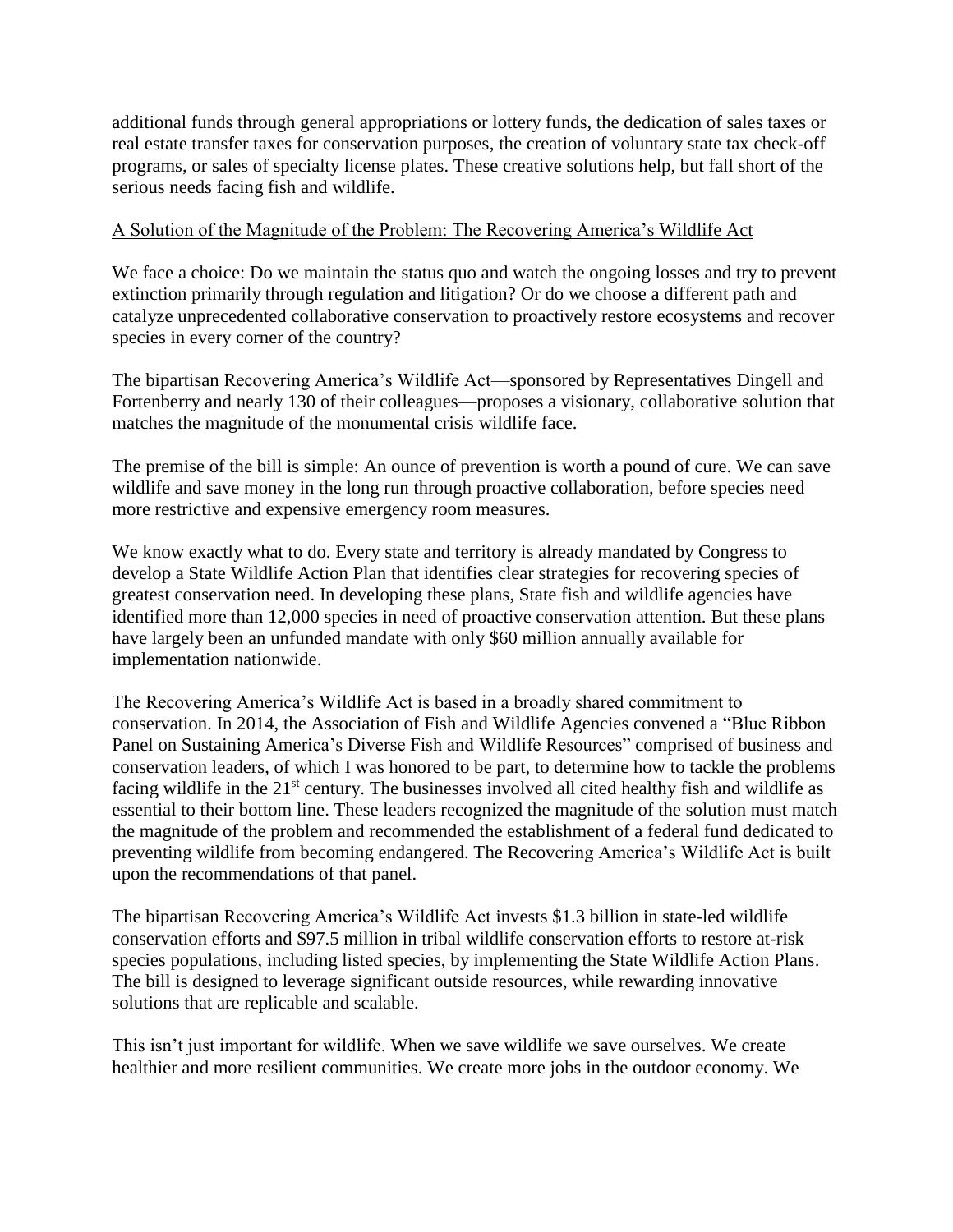provide greater regulatory certainty for industry and less costs for taxpayers. This is why the legislation has support from more than 1,100 conservation groups and business associations.

**The Recovering America's Wildlife Act is simply the most significant piece of wildlife legislation since passage of the Endangered Species Act 46 years ago. It marks the best chance we have to win our race against the clock. The longer we wait to act, the more expensive and difficult the crisis becomes to solve.**

#### Wildlife Corridors Conservation Act

Turning to the Wildlife Corridors Conservation Act, sponsored by Representatives Beyer and Buchanan, one key to saving species and increasing their abundance is reconnecting wildlife habitat. For wildlife to thrive, we must ensure that species can move through increasingly fragmented landscapes. Wildlife move for seasonal migrations, mating, to rear young, and they move daily to access food, water and avoid predators. Unfortunately, wildlife habitat is often bisected by housing, roads, fences, energy facilities, and other barriers that make it difficult for species to reach food, water, shelter, and breeding sites.

At the same time, the need for wildlife to be able to move may be greater than ever. The expanding U.S. population is bringing more people and development into conflict with wildlife and their historic habitats. And climate change is fundamentally altering landscapes, forcing many species to relocate.

The Wildlife Corridors Conservation Act represents an important step forward. It proposes a voluntary, competitive Wildlife Movement Grants program to support efforts by private landowners, state and federal agencies, and tribes to restore wildlife corridors. It also proposes a voluntary, non-regulatory process for identifying priority wildlife pathways and key pinch-points will improve connectivity that will benefit many species, from top predators like the Florida panthers to insects like the monarch butterfly, from elk and mule deer to trout, trout, turtles and grouse.

The bill creates four important new conservation tools that are flexible, tailored to the needs of wildlife, and respectful of private property:

- It authorizes a voluntary grant program for non-federal lands. The wildlife movement grants program will fund important wildlife movement projects on state, private and tribal lands, such as modifying fences to allow big game to pass, creating culverts that allow fish and amphibians to cross barriers safely, or securing habitat patches for migrating birds.
- The bill establishes a process for identifying corridors on Tribal lands that may receive funding to manage these corridors.
- The bill encourages the consideration of wildlife connectivity in the management of public lands through the identification of key corridors: Maintaining the routes wildlife need to move across public lands will sustain wildlife populations; support wildlife-based recreation like hunting and fishing; and avoid conflicts with businesses that depend on public land resources.